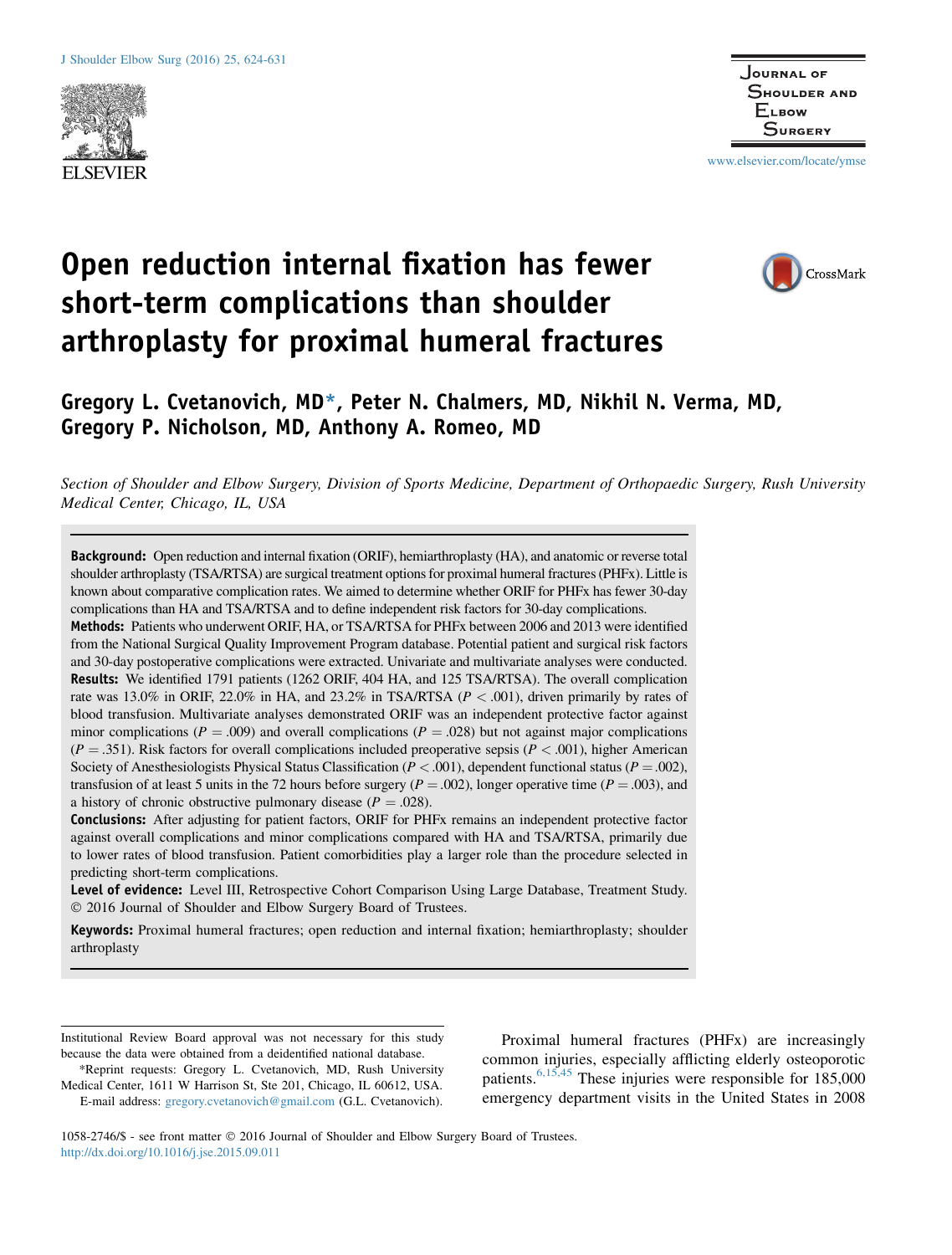alone.<sup>32</sup> Patients experience significant pain and functional loss, particularly for displaced 3-part and 4-part fractures. $41-43$  PHFx treatment paradigms are evolving, with available options including nonoperative treatment,<sup>4</sup> closed reduction and percutaneous pinning,  $26,29$  open reduction and internal fixation  $\overrightarrow{(ORIF)}$ ,  $^{41,44,51,52}$  hemiarthroplasty  $(HA)$ ,  $42,52$  and anatomic and reverse total shoulder arthroplasty (TSA/RTSA).<sup>10-13,16,20,28,33,37,49</sup> RTSA has increasing interest for complex PHFx in elderly patients.<sup>1,31,48</sup>

ORIF, HA, and TSA/RTSA for PHFx have distinct risks and benefits. ORIF preserves bone stock and the potential for anatomic healing, with complications including loss of reduction, screw cutout, intra-articular screw penetration, and avascular necrosis.<sup>44,51,53</sup> HA avoids the complications of ORIF at the expense of glenoid wear, component loosening, and tuberosity nonunion leading to shoulder dysfunction.<sup>4,7,9,23,34,35,47</sup> RTSA simplifies rehabilitation and is less reliant on greater tuberosity healing,  $11,20-22$  with complications including scapular notching, hematoma, infection, glenoid loosening, and instability.2,24,25,56

There is limited and conflicting literature comparing complications among ORIF, HA, and TSA/RTSA for PHFx. Chalmers et  $al<sup>13</sup>$  compared 9 patients undergoing each treatment with 1-year follow-up but could not compare complication rates due to the small sample size. A systematic review found overall complication rates of 11.3% for HA, 15% for ORIF, and 18.9% for RTSA.<sup>25</sup> Another systematic review of 14 studies comparing 232 RTSA patients and 263 HA patients reported complication rate that was almost 4-times higher for RTSA (19.4%) than for HA (5.6%), primarily due to higher rates of neurologic injury and "pain syndrome" for RTSA.<sup>39</sup> The reoperation rate was 5.8% for the RTSA group and 9.1% for HA group, which was not significant.<sup>39</sup> In contrast, prospective studies comparing HA and RTSA have failed to show a difference in the complication rate.<sup>16,49</sup> The American Board of Orthopaedic Surgery (ABOS) database also showed no difference in the complication rate for HA and RTSA.<sup>1</sup>

The aims of this study were to use the American College of Surgeons National Surgical Quality Improvement Program (NSQIP) database (1) to determine whether ORIF for PHFx has fewer 30-day complications than HA and TSA/RTSA after accounting for patient characteristics, (2) to define independent patient and surgical risk factors for 30-day complications after surgical treatment of PHFx, and (3) to analyze trends in surgical management of PHFx from 2006 to 2013 in the United States. We hypothesized that patient comorbidities would be better predictors of risk factors than procedure type for 30-day complications after surgically treated PHFxs. We also hypothesized that between 2006 and 2013, TSA/RTSA would be more frequently used and that HA would be less frequently used.

## Materials and methods

#### Data source and patient selection

The American College of Surgeons NSQIP database contains prospectively collected data for patients who have surgery at more than 400 participating academic and community hospitals in the United States.14,17,27,36 Surgical Clinical Reviewers (SCRs) at NSQIP hospitals assess hospita]l records to collect defined patient demographics, medical comorbidities, intraoperative data, and 30 day postoperative complications based on criteria specified by the NSQIP program. SCRs undergo specific training from NSQIP and regular audits of SCR interobserver reliability to exclude hospitals with an SCR disagreement rate exceeding 5% or less than 80% 30-day follow-up data (http://site.acsnsqip.org/wp-content/ uploads/2014/11/ACS\_NSQIP\_PUF\_User\_Guide\_2013.pdf).

We queried the NSQIP database to identify all patients undergoing surgical treatment of acute PHFx between 2006 and 2013. The interval was dictated by all years of data available in the NSQIP database, which at the time of analysis were 2006 to 2013. A combination of International Classification of Diseases-9th Revision (ICD-9) codes and Current Procedural Terminology (CPT; American Medical Association, Chicago, IL, USA) codes were used to identify patients undergoing TSA/RTSA, HA, and ORIF for acute PHFx. ORIF was defined as CPT code 23615 or 23630. HA was defined as CPT code 23470 or 23472 combined with one of the following ICD-9 codes: 812.00, 812.01, 812.02, 812.03, 812.09, 812.10, 812.11, 812.12, 812.13, 812.19, 812.20, or 812.30 (online Appendix). TSA/RTSA was defined as CPT code 23472 combined with one of the same ICD-9 codes. Patients with preoperative wound infections and patients aged younger than 18 years were excluded. Patients undergoing closed reduction and percutaneous pinning were excluded because the sample size was too small to allow meaningful comparison.

#### Data collection

Patient demographics, potential risk factors, and 30-day postoperative complications were extracted from the NSQIP database. Complications were divided into major and minor complications, as previously defined, with death considered a major complication.<sup>38</sup> All of the complications for patients with multiple complications were reported toward individual complication rates, but major, minor, and overall complication rates counted such patients once. Continuous variables were converted to categoric variables: age  $\langle 30, 30-60, \rangle$  solo years; operative time  $\langle 90 \rangle$  or  $\langle 90 \rangle$  minutes; and BMI <18.5, 18.5-25, 25-30, >30 kg/m<sup>2</sup>. The Charlson Comorbidity Index was determined.<sup>8</sup>

#### Statistical analysis

We performed three separate analyses. To determine trends over time, the number of ORIF, HA, and TSA/RTSA procedures for a given year was divided by the total number of surgeries in the NSQIP database for that year to generate a percentage. Next, the number of patients undergoing HA, ORIF, and TSA/RTSA was divided by the total number of patients undergoing surgical treatment for PHFx. Pearson correlations were used for analysis.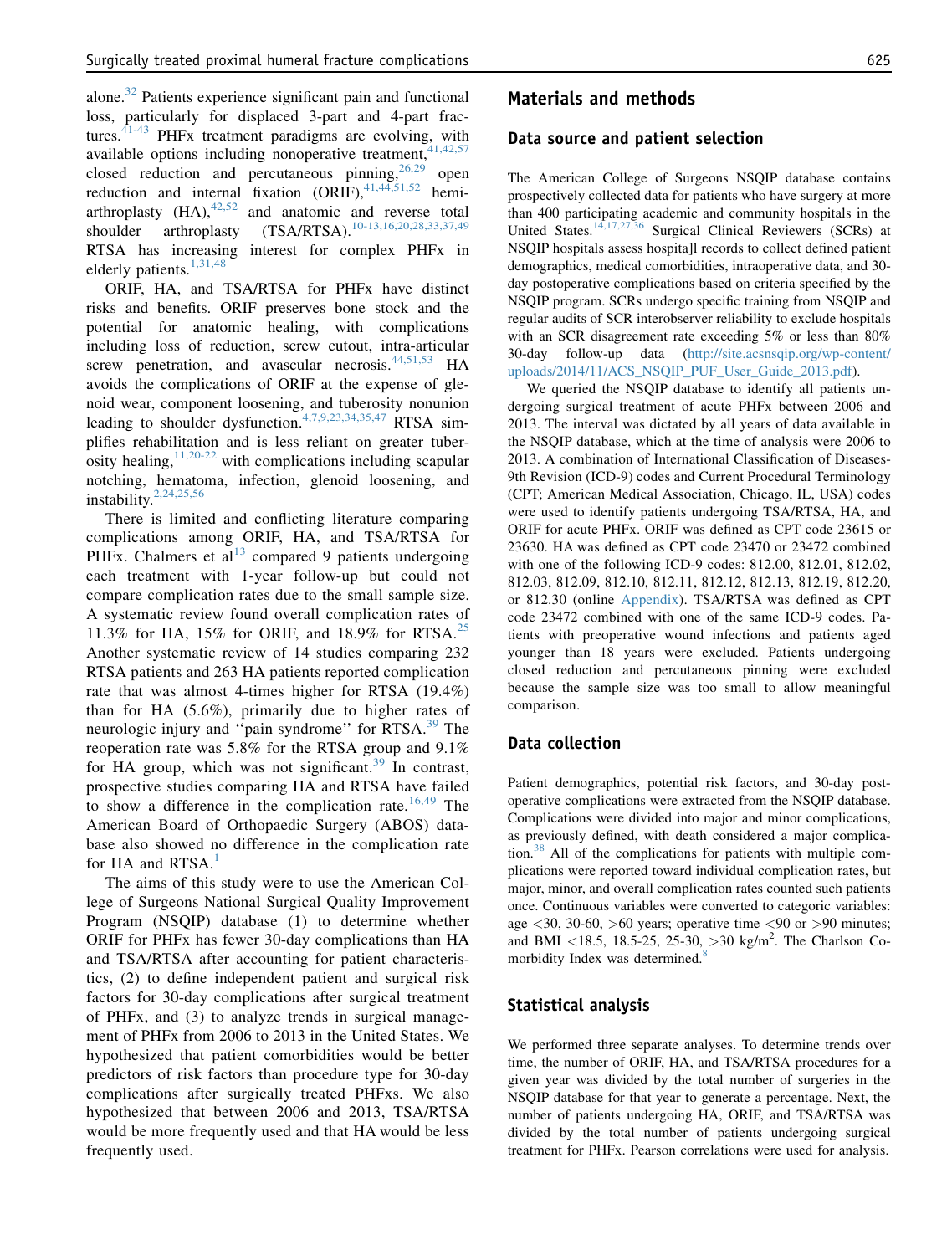

Figure 1 (A) Surgical treatment of proximal humeral fractures increased over time for operative years 2006 to 2013. This is expressed as a percentage of overall surgical procedures in the National Surgical Quality Improvement Program (NSQIP) database for a given year. (B) Open reduction and internal fixation (ORIF) and total shoulder arthroplasty/reverse total shoulder arthroplasty (TSA/RTSA) have increasingly been used, whereas use of hemiarthroplasty (HA) has declined.

To determine whether ORIF, HA, and TSA/RTSA differed in patient characteristics and complication rates,  $\chi^2$  tests and Fisher exact tests were used as appropriate.

Multivariate regression analyses were performed to determine risk factors for complications. Univariate analyses were conducted first for overall complications, major complications, and minor complications to determine which variables should be included in the multivariate analyses. Categoric variables were compared using  $\chi^2$  tests and the Fisher exact tests, as appropriate, and continuous variables were compared using Mann-Whitney U tests, because all were non-Gaussian based on Kolmogorov-Smirnov testing. To be inclusive, any variable with  $P < 0.2$  on any of the univariate analysis and with  $> 60\%$  of data present was included in all multivariate analyses. Three multivariate logistic regression analyses were performed to identify independent risk factors for overall complications, major complications, and minor complications. Procedure type (ORIF, HA, and TSA/RTSA) was included as a variable in the univariate and multivariate regression analyses. Significance was  $P < 0.05$ . SPSS 18 software (IBM Corp, Armonk, NY, USA) was used for statistical analyses.

#### Results

#### **Demographics**

The study included 1791 patients who underwent PHFx treatment, comprising 1262 (70.5%) with ORIF, 404 (22.6%) with HA, and 125 (7.0%) with TSA/RTSA. Surgical treatment of PHFx as a percentage of total surgical procedures in the NSQIP database increased from 0.005% in 2006 to 0.089% in 2013 ( $P < .001$ ), with significant absolute increases in ORIF ( $P < .001$ ), HA ( $P = .001$ ), and TSA/RTSA ( $P = .005$ ; Fig. 1, A). As a percentage of PHFx procedures, ORIF increased from 57.1% to 70.5% and TSA/RTSA from 0% to 10.9%, with HA decreasing from 42.9% to 18.6% ( $P < .001$ ; Fig. 1, B).

Patient demographics differed among the ORIF, HA, and TSA/RTSA groups (Supplementary Table I). ORIF patients were more commonly male (29.6% for ORIF, 23.1% for HA, and 16.8% for TSA/RTSA;  $P = .001$ ), younger  $(63 \pm 14)$  years for ORIF,  $70 \pm 11$  years for HA, and  $75 \pm 9$ for TSA/RTSA;  $P < .001$ ), and smokers (20.9% for ORIF, 14.1% for HA, and 9.6% for TSA/RTSA;  $P < .001$ ). Comorbidities differed among the groups, including history of myocardial infarction  $(P \lt 0.001)$ , hypertension  $(P < .001)$ , dialysis  $(P = .019)$ , history of transient ischemic attack ( $P = .016$ ), diabetes ( $P = .024$ ), American Society of Anesthesiologists (ASA) Physical Status Classification  $(P < .001)$ , and Charlson Comorbidity Index  $(P = .005)$ . ORIF patients had the fewest comorbidities. ORIF patients more commonly had outpatient surgery (33.0% for ORIF, 9.7% for HA, and 4% for TSA/RTSA;  $P < .001$ ), shorter operative times  $(115 \pm 61)$  minutes for ORIF,  $126 \pm 51$  minutes for HA, and  $143 \pm 69$  minutes for TSA/ RTSA;  $P < .001$ ), and were discharged home (81.8% for ORIF, 69.6% for HA, and 55.3% for TSA/RTSA;  $P < .001$ ). The percentage of cases with surgical resident involvement differed among the groups (32.5% for ORIF, 23.7% for HA, and 41.7% for TSA/RTSA;  $P = .01$ ).

#### Complications

Supplementary Table II reports 30-day postoperative major, minor, and overall complications of ORIF, HA, and TSA/ RTSA. Major complications occurred in 4.0% of ORIF, 4.5% of HA, and 5.6% of TSA/RTSA ( $P = .691$ ), most commonly return to the operating room. Minor complications occurred in 10.1% of ORIF, 18.3% of HA, and 20.8% of TSA/RTSA ( $P < .001$ ), most commonly a higher rate of bleeding requiring transfusion for the HA and TSA/RTA groups. Bleeding requiring transfusion represented 67.0% of overall complications. The mortality rate did not differ among the procedure types (1.0% for ORIF, 0.7% for HA, and 2.4% for TSA/RTSA;  $P = .251$ ). The overall complication rate was 13.0% in ORIF, 22.0% in HA, and 23.2% in TSA/RTSA ( $P < .001$ ), driven by higher rates of bleeding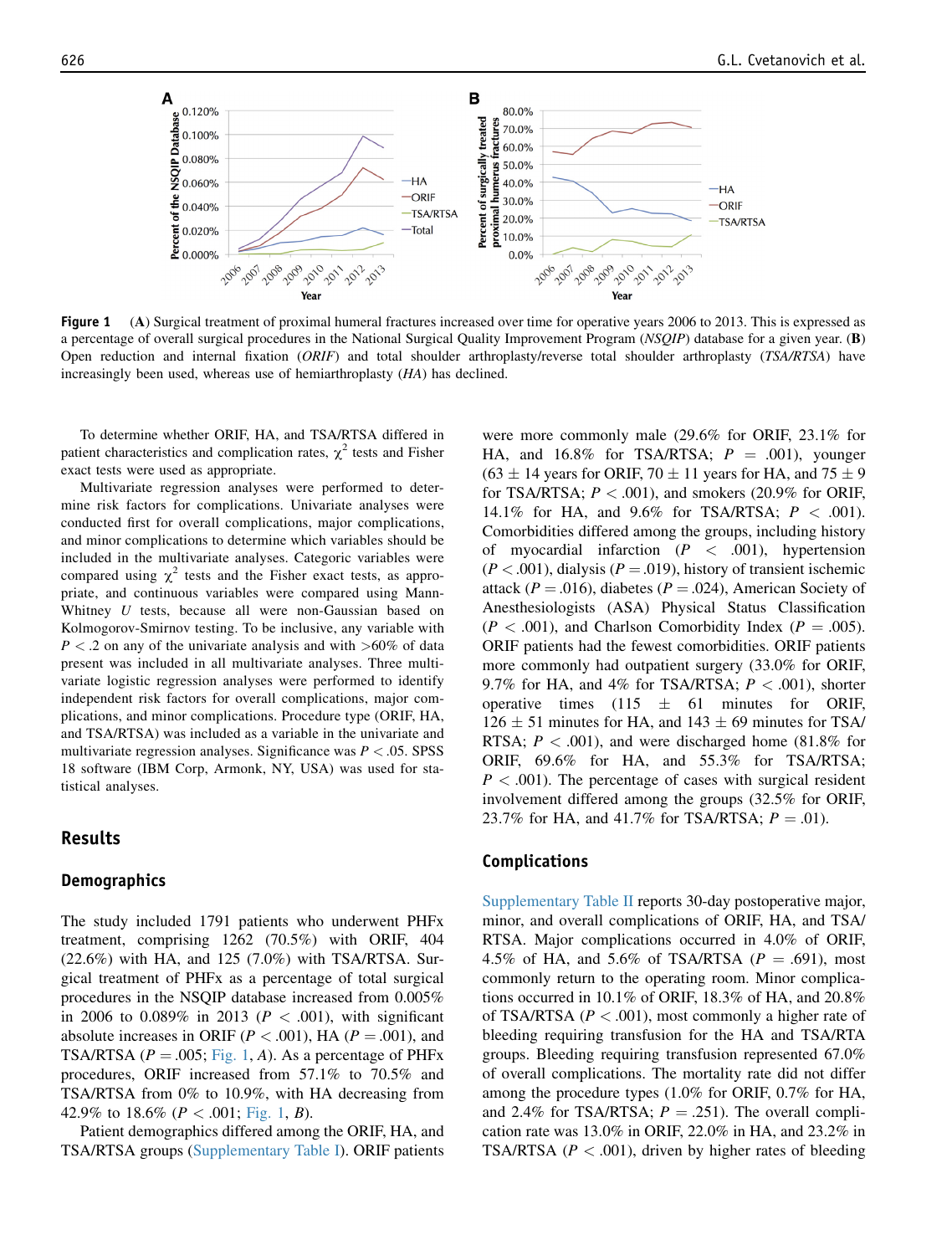requiring transfusion for HA and TSA/RTSA. Within those who underwent TSA/RTSA, the operative year was not different between those with and without major complications ( $P = .831$ ), minor complications ( $P = .069$ ), or overall complications ( $P = .068$ ).

#### Multivariate analyses

Univariate analysis was performed to identify potential risk factors for minor, major, and overall complications of surgical PHFx treatment (Supplementary Table III). Those variables identified by univariate regression as potentially significant were then used to perform multivariate logistic regression analyses to determine independent risk factors for minor, major, and overall complications, as well as whether procedure type is an independent risk factor for complications (Table I).

For overall complications, multivariate analysis (odds ratio [95% confidence interval]) revealed independent risk factors were preoperative sepsis (3.937 [2.123-7.299],  $P < .001$ ), ASA class (1.848 [1.422- 2.402],  $P < .001$ ), dependent functional status (1.933 [1.280-2.917],  $P = .002$ ), transfusion of at least 5 units in 72 hours before surgery  $(3.039 \, [1.493-6.173], P = .002)$ , longer operative time  $(1.690, [1.194, 2.391], P = .003)$ , and a history of chronic obstructive pulmonary disease (COPD; 2.020 [1.081-3.773],  $P = .028$ ). ORIF was protective against complications  $(0.572 \; [0.348 \; 0.942], P = .028)$ . HA was not associated with complications ( $P = .800$ ), and TSA/RTSA was the reference category. This model explained 17.5% of the variance in the complication rate and correctly predicted complication occurrence in 84.6% of cases.

For major complications, multivariate analysis (odds ratio [95% confidence interval]) revealed independent risk factors were preoperative sepsis (4.444 [1.931-10.204],  $P < .001$ ), higher BMI (1.558 [1.149-2.110],  $P = .004$ ), history of COPD (3.390 [1.224-2.110],  $P = .004$ ), dependent functional status  $(2.138 \, [1.099-4.156], P = .025)$ , and male gender (1.832 [1.044-3.205],  $P = .035$ ). Neither ORIF nor HA was predictive of major complications ( $P = .351$ ) and  $P = .463$ , respectively) with TSA/RTSA as the reference category. This model explained 16.7% of the variance in major complication rate and correctly predicted major complication occurrence in 95.8% of cases.

For minor complications, multivariate analysis (odds ratio [95% confidence interval]) revealed independent risk factors were ASA class  $(1.947 \; [1.465-2.589], P < .001)$ , preoperative sepsis (2.646 [1.368-5.128],  $P = .004$ ), longer operative time (1.740 [1.186-2.553],  $P = .005$ ), transfusion of at least 5 units in 72 hours before the procedure (2.740 [1.340-5.618],  $P = .006$ ), dependent functional status  $(1.753 \; [1.128-2.724], P = .013)$ , and history of a bleeding disorder (1.908 [1.067-3.413],  $P = .029$ ). ORIF was protective against minor complications (0.498 [0.295-0.839],

Table I Independent significant risk factors for minor, major, and overall complications of surgical treatment of proximal humeral fracture based on multivariate logistic regression analyses)

| Variable                                               | Odds<br>ratio | 95%<br>Confidence<br>interval | $P$ value |
|--------------------------------------------------------|---------------|-------------------------------|-----------|
| Overall complications                                  |               |                               |           |
| Preoperative sepsis                                    | 3.937         | 2.123-7.299                   | < .001    |
| Higher ASA class                                       | 1.848         | 1.422-2.402                   | < .001    |
| Functional dependence                                  | 1.933         | 1.280-2.917                   | .002      |
| Preoperative transfusion<br>$\geq$ 5 units in 72 hours | 3.040         | 1.493-6.173                   | .002      |
| Longer operative time                                  | 1.69          | 1.194-2.391                   | .003      |
| History of COPD                                        | 2.020         | 1.081-3.774                   | .028      |
| ORTF                                                   | 0.572         | 0.348-0.942                   | .028      |
| Major complications                                    |               |                               |           |
| Preoperative sepsis                                    | 4.444         | 1.931-10.204                  | < 0.002   |
| Higher BMI                                             | 1.558         | 1.149-2.110                   | .004      |
| History of COPD                                        | 3.390         | 1.224-9.434                   | .019      |
| Functional dependence                                  | 2.138         | 1.099-4.156                   | .025      |
| Male gender                                            | 1.832         | 1.044-3.205                   | .035      |
| Minor complications                                    |               |                               |           |
| ASA class                                              | 1.947         | 1.465-2.589                   | < .001    |
| Preoperative sepsis                                    | 2.646         | 1.368-5.128                   | .004      |
| Longer operative time                                  | 1.740         | 1.186-2.553                   | .005      |
| Preoperative transfusion<br>$>$ 5 units in 72 hours    | 2.740         | 1.340-5.618                   | .006      |
| <b>ORIF</b>                                            | 0.498         | 0.295-0.839                   | .009      |
| Functional dependence                                  | 1.753         | 1.128-2.724                   | .013      |
| Bleeding disorder                                      | 1.908         | 1.067-3.413                   | .029      |

ASA, American Society of Anesthesiologists; BMI, body mass index; COPD, chronic obstructive pulmonary disease; ORIF, open reduction internal fixation.

) ORIF was protective against minor complications.

 $P = .009$ ). HA was not associated with minor complications ( $P = .564$ ), and TSA/RTSA was the reference category. This model explained 16.0% of the variance in the minor complication rate and correctly predicted minor complication occurrence in 87.1% of cases.

### **Discussion**

PHFxs are increasingly common and often result in pain and loss of function.  $6,15,41-43,45$  Surgical treatment options include ORIF, HA, and TSA/RTSA, but conflicting data exist on complication rates for these options.<sup>1,16,25,39,49</sup> This study analyzed 1791 patients from the NSQIP database undergoing surgical treatment for PHFx from 2006 to 2013 and found that overall surgical volume increased and that use of ORIF and TSA/RTSA was increasing but that HA declined. The overall complication rate was lower for ORIF (13%) than for HA (22.0%) and TSA/RTSA (23.2%). After controlling for patient differences among the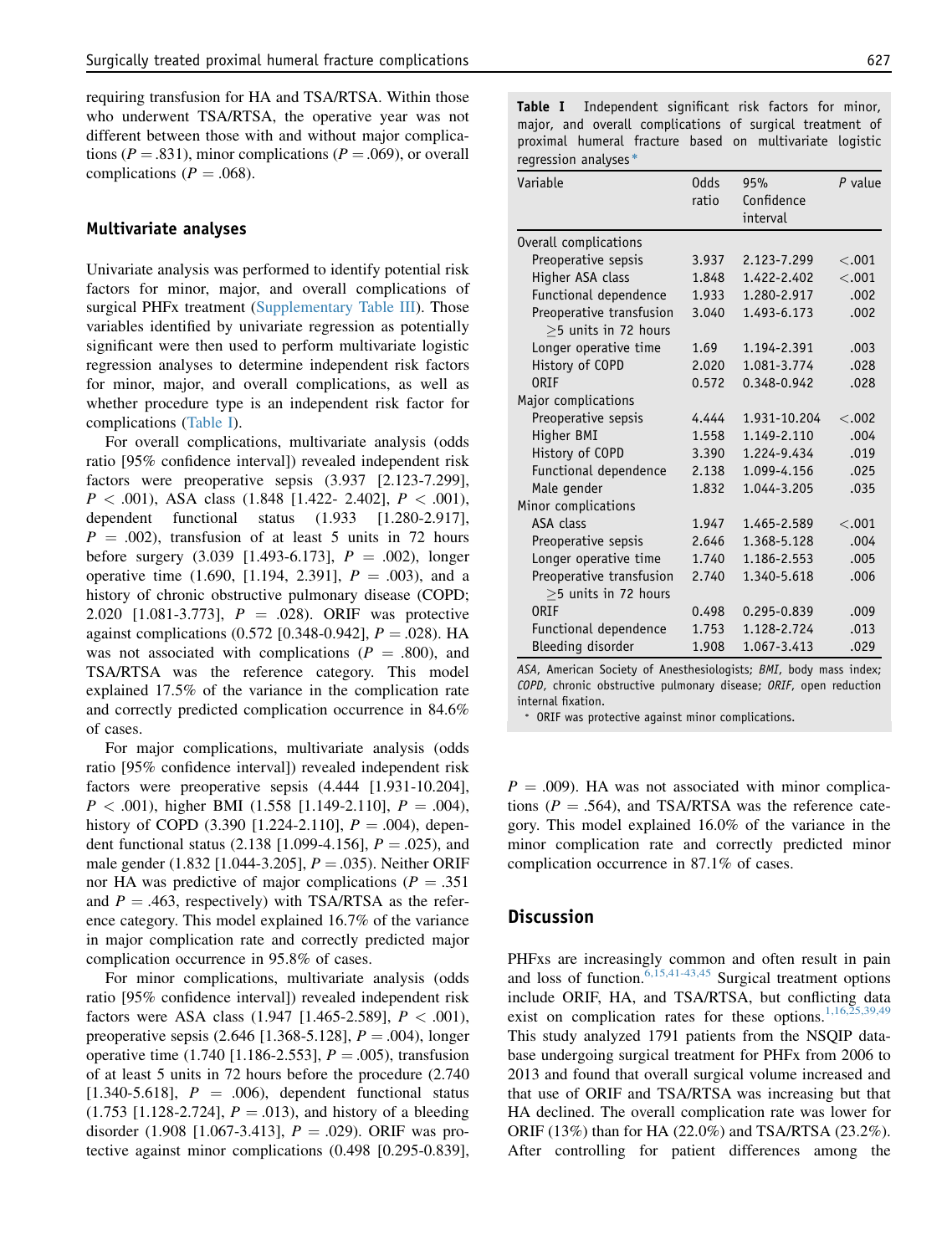treatment groups, ORIF continued to be an independent protective factor against overall and minor complication rates, driven by higher rates of blood transfusion for HA and TSA/RTSA. Significant risk factors for overall complications of surgically treated PHFx were preoperative sepsis, ASA class, dependent functional status, transfusion of at least 5 units in the 72 hours before surgery, longer operative time, and a history of COPD.

PHFxs are increasing in incidence, likely related to an aging population leading to increased osteoporosis and the potential for fragility fractures.<sup>6,45</sup> Several authors have analyzed recent shifts in management of these fractures, finding increased surgical management and a recent shift toward RTSA and away from HA.<sup>1,5,31,48</sup> A recent study of the New York State database from 1990 to 2010 found an increase inthe incidence of PHFxs, particularly among those aged older than 65 years, and operative management increased by more than 40%, with a similar trend toward ORIF and TSA and away from HA between  $2001$  and  $2010$ .<sup>31</sup> Using the ABOS database, Acevedo et al<sup>1</sup> demonstrated an increase in RTSA use for treating PHFxs from 2% of fractures in 2005 to 38% in 2012. Schairer et al $^{48}$  used the Nationwide Inpatient Sample from 2011 to determine that RTSA represented 26.1% of the arthroplasty treatments of PHFxs compared with 69.8% for HA and 4.1% for anatomic TSA.

Our findings confirm the rapid increase in TSA/RTSA relative to HA, showing that this trend applies to practice patterns from the more than 400 hospitals across the United States participating in NSQIP. If we exclude ORIF, our data show an increase from 0% to 36.8% in the proportion of surgically treated PHFxs in which TSA/RTSA is used. These trends likely relate to both the increasing incidence of PHFx and a tendency among orthopedic surgeons toward surgical management of these fractures with modern proximal humeral locking plates and RTSA techniques.

Rates of complications after ORIF, HA, and TSA/RTSA for PHFxs are a subject of controversy in the literature. Prospective studies comparing RTSA and HA have failed to show a difference in the complication rate. $16,49$  Acevedo et al<sup>1</sup> reported no significant difference in complication rates between HA (19.1%) and RTSA (24.6%) using ABOS data. In contrast, several systematic reviews have demonstrated that RTSA has significantly higher complication rates.19,25,39 A comprehensive systematic review of 4536 patients in 92 studies showed the overall complication rate was  $11.3\%$  for HA, 15% for ORIF, and 18.9% for RTSA.<sup>25</sup> Namdari et al $^{39}$  found in a systematic review that RTSA had a complication rate of 19.4% vs only 5.6% for HA. In a study using the National Hospital Discharge Survey data from 2003 to 2007, the risk of in-hospital adverse events was higher for the combined arthroplasty group (37%) than for the ORIF group  $(26\%)$ .<sup>40</sup> The bulk of adverse events in that study were related to postoperative anemia and the need for transfusion, similar to the minor complication findings in our study. Differences among studies in what is considered a complication, follow-up interval, and methods for accounting for differences in patient medical comorbidities between treatments likely account for much of the variation in reported complication rates. All of these studies are hampered in that they do not focus on orthopedicspecific complications.

Multiple studies have recently assessed risk factors for complications after shoulder arthroplasty using the NSQIP database and others,  $3,18,50,54,55$  although none to our knowledge has compared complications of ORIF, HA, and TSA/RTSA for PHFxs while controlling for patient comorbidities. Shields et al<sup>50</sup> used NSQIP data for HA and TSA/RTSA performed for all indications, finding on multivariate analysis that risk factors for major complications were emergency case, pulmonary comorbidity, anemia with a hematocrit of less than 36%, and wound class III or IV. In a multistate database study, Zhang et al<sup>55</sup> found that each patient comorbidity increased readmission risk by 20% and that other factors were female gender, African American race, discharge to nursing facility, and Medicaid insurance. Petrigliano et  $al<sup>46</sup>$  reported complications and risk factors for ORIF of PHFx using the California inpatient database from 1994 to 2005, finding patients older than 65 years, male sex, residence in a lowincome area, and medical comorbidities were associated with short-term complications. Our study found that patient factors play a larger role in predicting complications than the surgical procedure selected. ORIF was protective against overall and minor complications due to the higher transfusion rates in HA and TSA/RTSA. Longer operative time was also associated with overall, major, and minor complications, possibly related to blood loss.

This study has limitations, mostly related to the limitations of the NSQIP database itself. First, TSA and RTSA share a CPT code, so it is not possible to separately analyze these procedures using this database, and ICD-9 procedure codes are not available in the database. Anatomic TSA is rarely used for acute PHFxs, and therefore this group likely represents mainly RTSA. For instance, Schairer et  $al<sup>48</sup>$ found that in 2011, anatomic TSA was used for only 4.1% of arthroplasty treatment of PHFxs compared with 26.1% for RTSA and 69.8% for HA.

Second, although we identified patient history of bleeding disorder and preoperative transfusion as risk factors for postoperative complications including transfusion, the database does not allow us to tease out the contributions of these and other inter-related factors. Surgeons should consider these factors on a case-by-case basis.

Third, this study did not include nonoperative treatment as a control group because the NSQIP database only collects data for patients undergoing surgical treatment.

Fourth, surgeon and hospital volume were not analyzed because this information is not contained in the NSQIP database to protect confidentiality, even though this factor may play a role in complication rates. $1,30$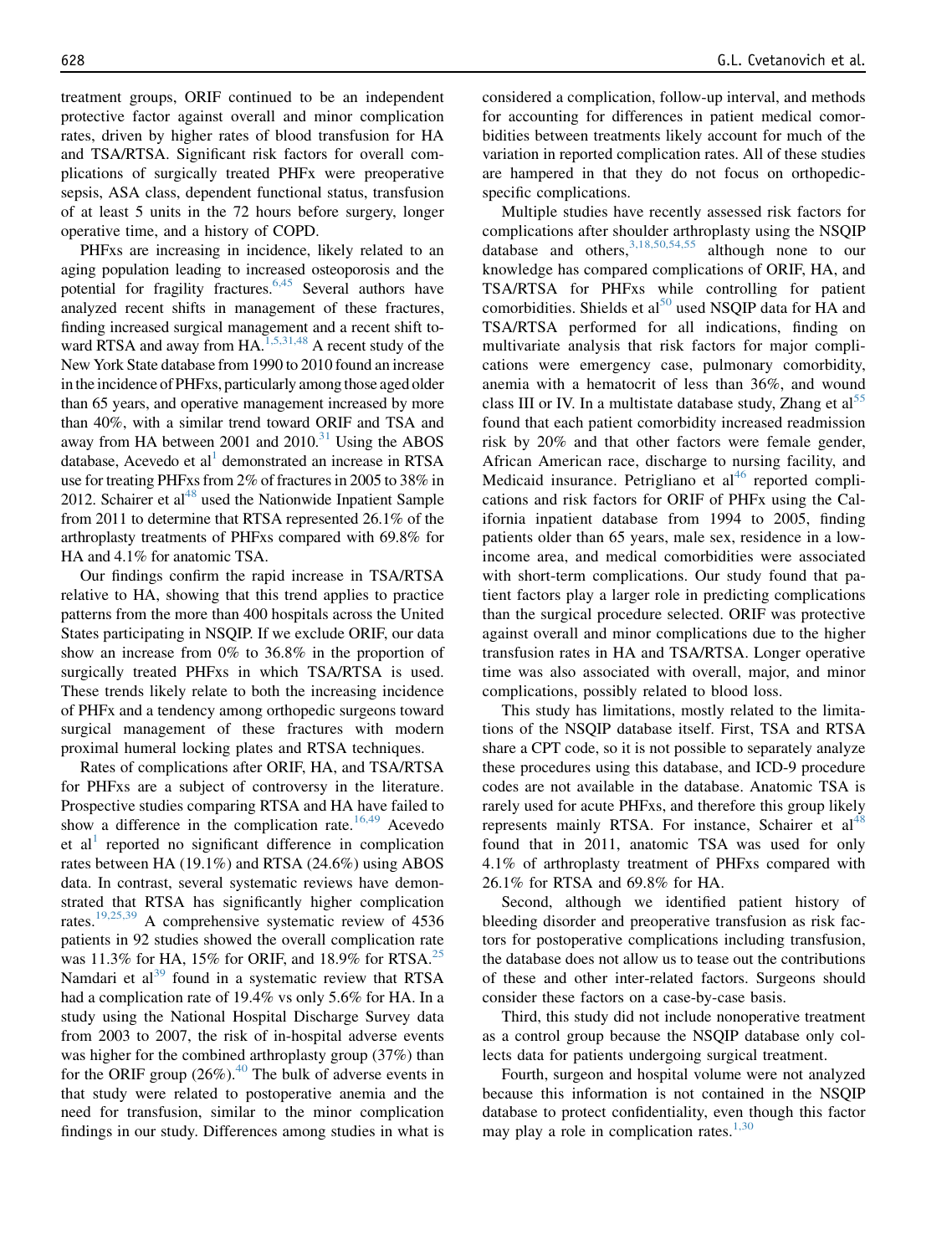Fifth, the NSQIP database does not contain orthopedicspecific variables, such as fracture pattern, osteoporosis, rotator cuff status, axillary nerve injury, implant choice, and incision choice, which might affect treatment choice and complication rate. Also not included are orthopedic-specific complications such as scapular notching, screw cutout or intra-articular penetration, dislocation, arthrofibrosis, nonunion, malunion, greater tuberosity migration, and component loosening.

Sixth, the NSQIP database only contains data for the 30 day postoperative period. Complications that occur after this period would be missed, so the complication rates reported in this study would tend to underestimate the true rates. In addition, midterm and long-term complications and outcomes of ORIF, HA, and ORIF are important considerations that cannot be analyzed with this database.

Seventh, we are unable to calculate an incidence relative to a baseline population because NSQIP contains only patients who underwent surgery.

Finally, database studies such as this result in large sample sizes that may result in many statistically significant findings that may have small effect size. For this reason, the multivariate results are reported with odds ratios to demonstrate the magnitude of each statistically significant independent risk factor for complications.

## Conclusion

After adjusting for patient factors, ORIF for PHFxs remains an independent protective factor against overall complications and minor complications compared with HA and TSA/RTSA, primarily due to lower rates of blood transfusion. Surgeons should counsel patients undergoing surgical treatment of PHFxs that patient comorbidities play a larger role than the procedure selected in predicting short-term complications.

## Disclaimer

Nikhil Verma receives research support from Arthrex Inc, Arthrosurface, DJ Orthopaedics, Smith & Nephew, Athletico, ConMed Linvatec, Miomed, and Mitek; is on the editorial or governing board for Arthroscopy, Journal of Knee Surgery, SLACK Inc; has stock or stock options for Cymedica, Minivasive, Omeros; is a paid consultant for Smith & Nephew; receives IP royalties from Smith & Nephew; and receives publishing royalties from Vindico Medical-Orthopaedics Hyperguide. Anthony Romeo receives royalties from Arthrex Inc; is on the speakers bureau for Arthrex Inc; is a paid consultant for Arthrex Inc; receives research support from Arthrex Inc, DJO Surgical, Smith & Nephew, and Ossur; received other financial support from Arthrex Inc and DJO

Surgical; receives publishing royalties from Saunders/ Mosby-Elsevier; and serves on the boards for Journal of Shoulder and Elbow Surgery, SLACK Inc, Orthopedics Today, Orthopedics, Sports Health, Techniques in Shoulder and Elbow Surgery, Operative Techniques in Sports Medicine, Orthopaedic Journal of Sports Medicine, American Orthopaedic Society for Sports Medicine, American Shoulder and Elbow Surgeons, and the Arthroscopy Association of North America. Gregory Nicholson receives royalties from Innomed, is a paid consultant for Tornier, has stock or stock options for Zimmer, receives research support from Tornier, and receives publishing royalties from SLACK Inc. The other authors, their immediate families, and any research foundations with which they are affiliated have not received any financial payments or other benefits from any commercial entity related to the subject of this article.

#### Supplementary data

Supplementary data related to this article can be found at http://dx.doi.org/10.1016/j.jse.2015.09.011.

## References

- 1. Acevedo DC, Mann T, Abboud JA, Getz C, Baumhauer JF, Voloshin I. Reverse total shoulder arthroplasty for the treatment of proximal humeral fractures: patterns of use among newly trained orthopedic surgeons. J Shoulder Elbow Surg 2014;23:1363-7. http://dx.doi.org/10. 1016/j.jse.2014.01.005
- 2. Anakwenze OA, Zoller S, Ahmad CS, Levine WN. Reverse shoulder arthroplasty for acute proximal humerus fractures: a systematic review. J Shoulder Elbow Surg 2014;23:e73-80. http://dx.doi.org/10. 1016/j.jse.2013.09.012
- 3. Anthony CA, Westermann RW, Gao Y, Pugely AJ, Wolf BR, Hettrich CM. What are risk factors for 30-day morbidity and transfusion in total shoulder arthroplasty? a review of 1922 cases. Clin Orthop Relat Res 2014;473:1-7. http://dx.doi.org/10.1007/s11999-014-4107-7
- 4. Antuña SA, Sperling JW, Cofield RH. Shoulder hemiarthroplasty for acute fractures of the proximal humerus: a minimum five-year followup. J Shoulder Elbow Surg 2008;17:202-9. http://dx.doi.org/10.1016/j. jse.2007.06.025
- 5. Bell JE, Leung BC, Spratt KF, Koval KJ, Weinstein JD, Goodman DC, et al. Trends and variation in incidence, surgical treatment, and repeat surgery of proximal humeral fractures in the elderly. J Bone Joint Surg Am 2011;93:121-31. http://dx.doi.org/10.2106/JBJS.I.01505
- 6. Bengnér U, Johnell O, Redlund-Johnell I. Changes in the incidence of fracture of the upper end of the humerus during a 30-year period. A study of 2125 fractures. Clin Orthop Relat Res 1988;231:179-82.
- 7. Besch L, Daniels-Wredenhagen M, Mueller M, Varoga D, Hilgert RE, Seekamp A. Hemiarthroplasty of the shoulder after four-part fracture of the humeral head: a long-term analysis of 34 cases. J Trauma 2009; 66:211-4. http://dx.doi.org/10.1097/TA.0b013e31815d9649
- 8. Bohl DD, Fu MC, Golinvaux NS, Basques BA, Gruskay JA, Grauer JN. The ''July effect'' in primary total hip and knee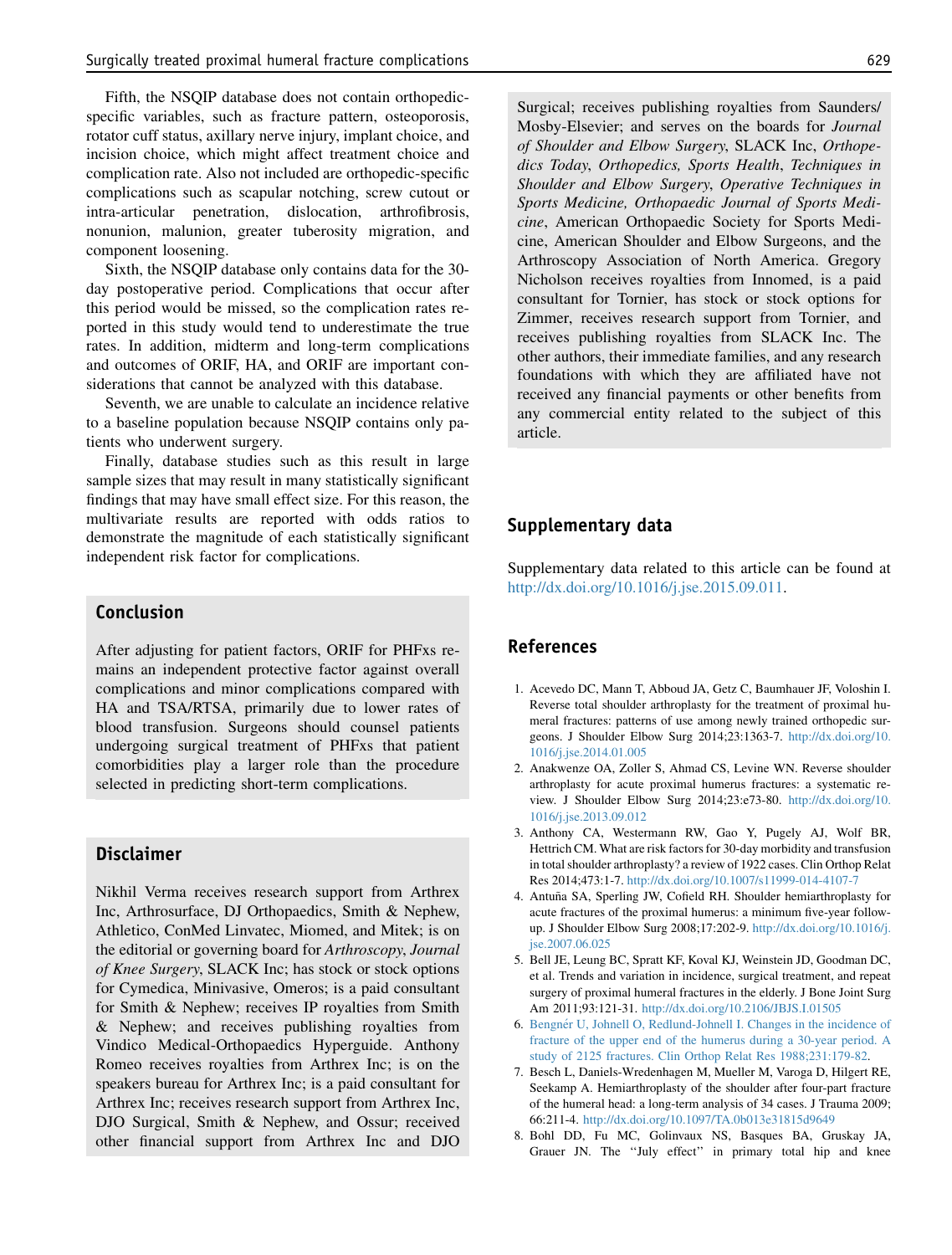arthroplasty: analysis of 21,434 cases from the ACS-NSQIP database. J Arthroplasty 2014;29:1332-8. http://dx.doi.org/10.1016/j.arth. 2014.02.008

- 9. Boileau P, Krishnan SG, Tinsi L, Walch G, Coste JS, Molé D. Tuberosity malposition and migration: reasons for poor outcomes after hemiarthroplasty for displaced fractures of the proximal humerus. J Shoulder Elbow Surg 2002;11:401-12. http://dx.doi.org/10.1067/mse. 2002.124527
- 10. Boyle MJ, Youn SM, Frampton CM, Ball CM. Functional outcomes of reverse shoulder arthroplasty compared with hemiarthroplasty for acute proximal humeral fractures. J Shoulder Elbow Surg 2013;22:32- 7. http://dx.doi.org/10.1016/j.jse.2012.03.006
- 11. Bufquin T, Hersan A, Hubert L, Massin P. Reverse shoulder arthroplasty for the treatment of three- and four-part fractures of the proximal humerus in the elderly: a prospective review of 43 cases with a short-term follow-up. J Bone Joint Surg Br 2007;89:516-20. http:// dx.doi.org/10.1302/0301-620X.89B4.18435
- 12. Cazeneuve JF, Cristofari DJ. The reverse shoulder prosthesis in the treatment of fractures of the proximal humerus in the elderly. J Bone Joint Surg Br 2010;92:535-9. http://dx.doi.org/10.1302/0301-620X. 92B4.22450
- 13. Chalmers PN, Slikker W 3rd, Mall NA, Gupta AK, Rahman Z, Enriquez D, et al. Reverse total shoulder arthroplasty for acute proximal humeral fracture: comparison to open reduction–internal fixation and hemiarthroplasty. J Shoulder Elbow Surg 2014;23:197-204. http:// dx.doi.org/10.1016/j.jse.2013.07.044
- 14. Cima RR, Lackore KA, Nehring SA, Cassivi SD, Donohue JH, Deschamps C, et al. How best to measure surgical quality? Comparison of the Agency for Healthcare Research and Quality Patient Safety Indicators (AHRQ-PSI) and the American College of Surgeons National Surgical Quality Improvement Program (ACS-NSQIP) postoperative adverse events at a single institution. Surgery 2011;150: 943-9. http://dx.doi.org/10.1016/j.surg.2011.06.020
- 15. Court-Brown CM, Caesar B. Epidemiology of adult fractures: a review. Injury 2006;37:691-7. http://dx.doi.org/10.1016/j.injury. 2006.04.130
- 16. Cuff DJ, Pupello DR. Comparison of hemiarthroplasty and reverse shoulder arthroplasty for the treatment of proximal humeral fractures in elderly patients. J Bone Joint Surg Am 2013;95:2050. http://dx.doi. org/10.2106/JBJS.L.01637
- 17. Davenport DL, Holsapple CW, Conigliaro J. Assessing surgical quality using administrative and clinical data sets: a direct comparison of the University HealthSystem Consortium Clinical Database and the National Surgical Quality Improvement Program data set. Am J Med Qual 2009;24:395-402. http://dx.doi.org/10.1177/1062860609339936
- 18. Dunn JC, Lanzi J, Kusnezov N, Bader J, Waterman BR, Belmont PJ. Predictors of length of stay after elective total shoulder arthroplasty in the United States. J Shoulder Elbow Surg 2015;24:754-9. http://dx.doi. org/10.1016/j.jse.2014.11.042
- 19. Ferrel JR, Trinh TQ, Fischer RA. Reverse total shoulder arthroplasty versus hemiarthroplasty for proximal humeral fractures: a systematic review. J Orthop Trauma 2015;29:60-8. http://dx.doi.org/10.1097/ BOT.0000000000000224
- 20. Gallinet D, Adam A, Gasse N, Rochet S, Obert L. Improvement in shoulder rotation in complex shoulder fractures treated by reverse shoulder arthroplasty. J Shoulder Elbow Surg 2013;22:38-44. http://dx. doi.org/10.1016/j.jse.2012.03.011
- 21. Gallinet D, Clappaz P, Garbuio P, Tropet Y, Obert L. Three or four parts complex proximal humerus fractures: hemiarthroplasty versus reverse prosthesis: a comparative study of 40 cases. Orthop Traumatol Surg Res 2009;95:48-55. http://dx.doi.org/10.1016/j.otsr.2008.09.002
- 22. Gerber C, Pennington SD, Nyffeler RW. Reverse total shoulder arthroplasty. J Am Acad Orthop Surg 2009;17:284-95.
- 23. Goldman RT, Koval KJ, Cuomo F, Gallagher MA, Zuckerman JD. Functional outcome after humeral head replacement for acute threeand four-part proximal humeral fractures. J Shoulder Elbow Surg 1995;4:81-6.
- 24. Gupta AK, Chalmers PN, Rahman Z, Bruce B, Harris JD, McCormick F, et al. Reverse total shoulder arthroplasty in patients of varying body mass index. J Shoulder Elbow Surg 2014;23:35-42. http://dx.doi.org/10.1016/j.jse.2013.07.043
- 25. Gupta AK, Harris JD, Erickson BJ, Abrams GD, Bruce B, McCormick F, et al. Surgical management of complex proximal humerus fractures-a systematic review of 92 studies including 4500 patients. J Orthop Trauma 2015;29:54-9. http://dx.doi.org/10.1097/ BOT.0000000000000229
- 26. Harrison AK, Gruson KI, Zmistowski B, Keener J, Galatz L, Williams G, et al. Intermediate outcomes following percutaneous fixation of proximal humeral fractures. J Bone Joint Surg Am 2012;94: 1223-8. http://dx.doi.org/10.2106/JBJS.J.01371
- 27. Hutter MM, Rowell KS, Devaney LA, Sokal SM, Warshaw AL, Abbott WM, et al. Identification of surgical complications and deaths: an assessment of the traditional surgical morbidity and mortality conference compared with the American College of Surgeons-National Surgical Quality Improvement Program. J Am Coll Surg 2006;203:618-24. http://dx.doi.org/10.1016/j.jamcollsurg. 2006.07.010
- 28. Jobin CM, Galdi B, Anakwenze OA, Ahmad CS, Levine WN. Reverse shoulder arthroplasty for the management of proximal humerus fractures. J Am Acad Orthop Surg 2015;23:190-201. http://dx.doi.org/10. 5435/JAAOS-D-13-00190
- 29. Keener JD, Parsons BO, Flatow EL, Rogers K, Williams GR, Galatz LM. Outcomes after percutaneous reduction and fixation of proximal humeral fractures. J Shoulder Elbow Surg 2007;16:330-8. http://dx.doi.org/10.1016/j.jse.2006.09.006
- 30. Kempton LB, Ankerson E, Wiater JM. A complication-based learning curve from 200 reverse shoulder arthroplasties. Clin Orthop Relat Res 2011;469:2496-504. http://dx.doi.org/10.1007/s11999-011-1811-4
- 31. Khatib O, Onyekwelu I, Zuckerman JD. The incidence of proximal humeral fractures in New York State from 1990 through 2010 with an emphasis on operative management in patients aged 65 years or older. J Shoulder Elbow Surg 2014;23:1356-62. http://dx.doi.org/10.1016/j. jse.2013.12.034
- 32. Kim SH, Szabo RM, Marder RA. Epidemiology of humerus fractures in the United States: nationwide emergency department sample, 2008. Arthritis Care Res (Hoboken) 2012;64:407-14. http://dx.doi.org/10. 1002/acr.21563
- 33. Klein M, Juschka M, Hinkenjann B, Scherger B, Ostermann PA. Treatment of comminuted fractures of the proximal humerus in elderly patients with the Delta III reverse shoulder prosthesis. J Orthop Trauma 2008;22:698-704. http://dx.doi.org/10.1097/BOT. 0b013e31818afe40
- 34. Kontakis G, Koutras C, Tosounidis T, Giannoudis P. Early management of proximal humeral fractures with hemiarthroplasty: a systematic review. J Bone Joint Surg Br 2008;90:1407-13. http://dx.doi. org/10.1302/0301-620X.90B11.21070
- 35. Kralinger F, Schwaiger R, Wambacher M, Farrell E, Menth-Chiari W, Lajtai G, et al. Outcome after primary hemiarthroplasty for fracture of the head of the humerus. A retrospective multicentre study of 167 patients. J Bone Joint Surg Br 2004;86:217-9. http://dx.doi.org/10. 1302/0301-620X.86B2.14553
- 36. Larson CM, Giveans MR, Taylor M. Does arthroscopic FAI correction improve function with radiographic arthritis? Clin Orthop Relat Res 2011;469:1667-76. http://dx.doi.org/10.1007/s11999-010-1741-6
- 37. Lenarz C, Shishani Y, McCrum C, Nowinski RJ, Edwards TB, Gobezie R. Is reverse shoulder arthroplasty appropriate for the treatment of fractures in the older patient? Early observations. Clin Orthop Relat Res 2011;469:3324-31. http://dx.doi.org/10.1007/s11999-011- 2055-z
- 38. Martin CT, Pugely AJ, Gao Y, Wolf BR. Risk factors for thirty-day morbidity and mortality following knee arthroscopy: a review of 12,271 patients from the national surgical quality improvement program database. J Bone Joint Surg Am 2013;95:e98.1-98.10. http://dx. doi.org/10.2106/JBJS.L.01440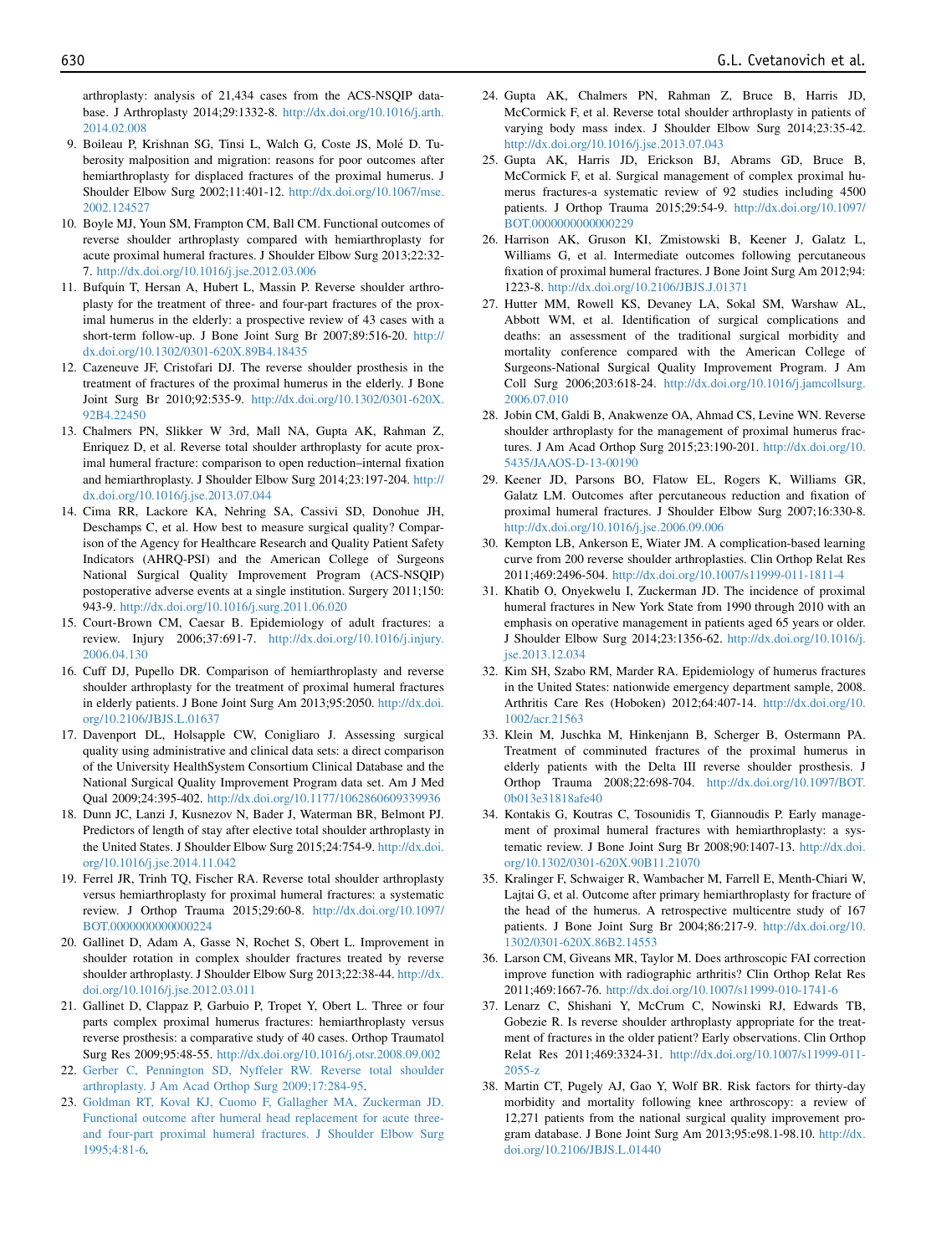- 39. Namdari S, Horneff JG, Baldwin K. Comparison of hemiarthroplasty and reverse arthroplasty for treatment of proximal humeral fractures: A systematic review. J Bone Joint Surg Am 2013;95:1701. http://dx. doi.org/10.2106/JBJS.L.01115
- 40. Neuhaus V, Bot AG, Swellengrebel CH, Jain NB, Warner JJ, Ring DC. Treatment choice affects inpatient adverse events and mortality in older aged inpatients with an isolated fracture of the proximal humerus. J Shoulder Elbow Surg 2014;23:800-6. http://dx.doi.org/10. 1016/j.jse.2013.09.006
- 41. Olerud P, Ahrengart L, Ponzer S, Saving J, Tidermark J. Internal fixation versus nonoperative treatment of displaced 3-part proximal humeral fractures in elderly patients: a randomized controlled trial. J Shoulder Elbow Surg 2011;20:747-55. http://dx.doi.org/10.1016/j.jse. 2010.12.018
- 42. Olerud P, Ahrengart L, Ponzer S, Saving J, Tidermark J. Hemiarthroplasty versus nonoperative treatment of displaced 4-part proximal humeral fractures in elderly patients: a randomized controlled trial. J Shoulder Elbow Surg 2011;20:1025-33. http://dx.doi.org/10. 1016/j.jse.2011.04.016
- 43. Ong C, Bechtel C, Walsh M, Zuckerman JD, Egol KA. Three- and four-part fractures have poorer function than one-part proximal humerus fractures. Clin Orthop Relat Res 2011;469:3292-9. http://dx. doi.org/10.1007/s11999-011-1864-4
- 44. Owsley KC, Gorczyca JT. Fracture displacement and screw cutout after open reduction and locked plate fixation of proximal humeral fractures [corrected]. J Bone Joint Surg Am 2008;90:233-40. http://dx. doi.org/10.2106/JBJS.F.01351
- 45. Palvanen M, Kannus P, Niemi S, Parkkari J. Update in the epidemiology of proximal humeral fractures. Clin Orthop Relat Res 2006;442: 87-92.
- 46. Petrigliano FA, Bezrukov N, Gamradt SC, SooHoo NF. Factors predicting complication and reoperation rates following surgical fixation of proximal humeral fractures. J Bone Joint Surg Am 2014;96:1544- 51. http://dx.doi.org/10.2106/JBJS.M.01039
- 47. Robinson CM, Page RS, Hill RM, Sanders DL, Court-Brown CM, Wakefield AE. Primary hemiarthroplasty for treatment of proximal humeral fractures. J Bone Joint Surg Am 2003;85-A:1215-23.
- 48. Schairer WW, Nwachukwu BU, Lyman S, Craig EV, Gulotta LV. National utilization of reverse total shoulder arthroplasty in the United

States. J Shoulder Elbow Surg 2015;24:91-7. http://dx.doi.org/10. 1016/j.jse.2014.08.026

- 49. Sebastiá-Forcada E, Cebrián-Gómez R, Lizaur-Utrilla A, Gil-Guillén V. Reverse shoulder arthroplasty versus hemiarthroplasty for acute proximal humeral fractures. A blinded, randomized, controlled, prospective study. J Shoulder Elbow Surg 2014;23:1419-26. http://dx. doi.org/10.1016/j.jse.2014.06.035
- 50. Shields E, Iannuzzi JC, Thorsness R, Noyes K, Voloshin I. Perioperative complications after hemiarthroplasty and total shoulder arthroplasty are equivalent. J Shoulder Elbow Surg 2014;23:1449-53. http:// dx.doi.org/10.1016/j.jse.2014.01.052
- 51. Solberg BD, Moon CN, Franco DP, Paiement GD. Surgical treatment of three and four-part proximal humeral fractures. J Bone Joint Surg Am 2009;91:1689-97. http://dx.doi.org/10.2106/JBJS.H.00133
- 52. Spross C, Platz A, Erschbamer M, Lattmann T, Dietrich M. Surgical treatment of Neer Group VI proximal humeral fractures: retrospective comparison of PHILOS<sup>®</sup> and hemiarthroplasty. Clin Orthop Relat Res 2012;470:2035-42. http://dx.doi.org/10.1007/s11999-011-2207-1
- 53. Südkamp N, Bayer J, Hepp P, Voigt C, Oestern H, Kääb M, et al. Open reduction and internal fixation of proximal humeral fractures with use of the locking proximal humerus plate. Results of a prospective, multicenter, observational study. J Bone Joint Surg Am 2009;91:1320- 8. http://dx.doi.org/10.2106/JBJS.H.00006
- 54. Waterman BR, Dunn JC, Bader J, Urrea L, Schoenfeld AJ, Belmont PJ. Thirty-day morbidity and mortality after elective total shoulder arthroplasty: patient-based and surgical risk factors. J Shoulder Elbow Surg 2015;24:24-30. http://dx.doi.org/10.1016/j.jse. 2014.05.016
- 55. Zhang AL, Schairer WW, Feeley BT. Hospital readmissions after surgical treatment of proximal humerus fractures: is arthroplasty safer than open reduction internal fixation? Clin Orthop Relat Res 2014; 472:2317-24. http://dx.doi.org/10.1007/s11999-014-3613-y
- 56. Zumstein MA, Pinedo M, Old J, Boileau P. Problems, complications, reoperations, and revisions in reverse total shoulder arthroplasty: a systematic review. J Shoulder Elbow Surg 2011;20:146-57. http://dx. doi.org/10.1016/j.jse.2010.08.001
- 57. Zyto K, Ahrengart L, Sperber A, Törnkvist H. Treatment of displaced proximal humeral fractures in elderly patients. J Bone Joint Surg Br 1997;79:412-7.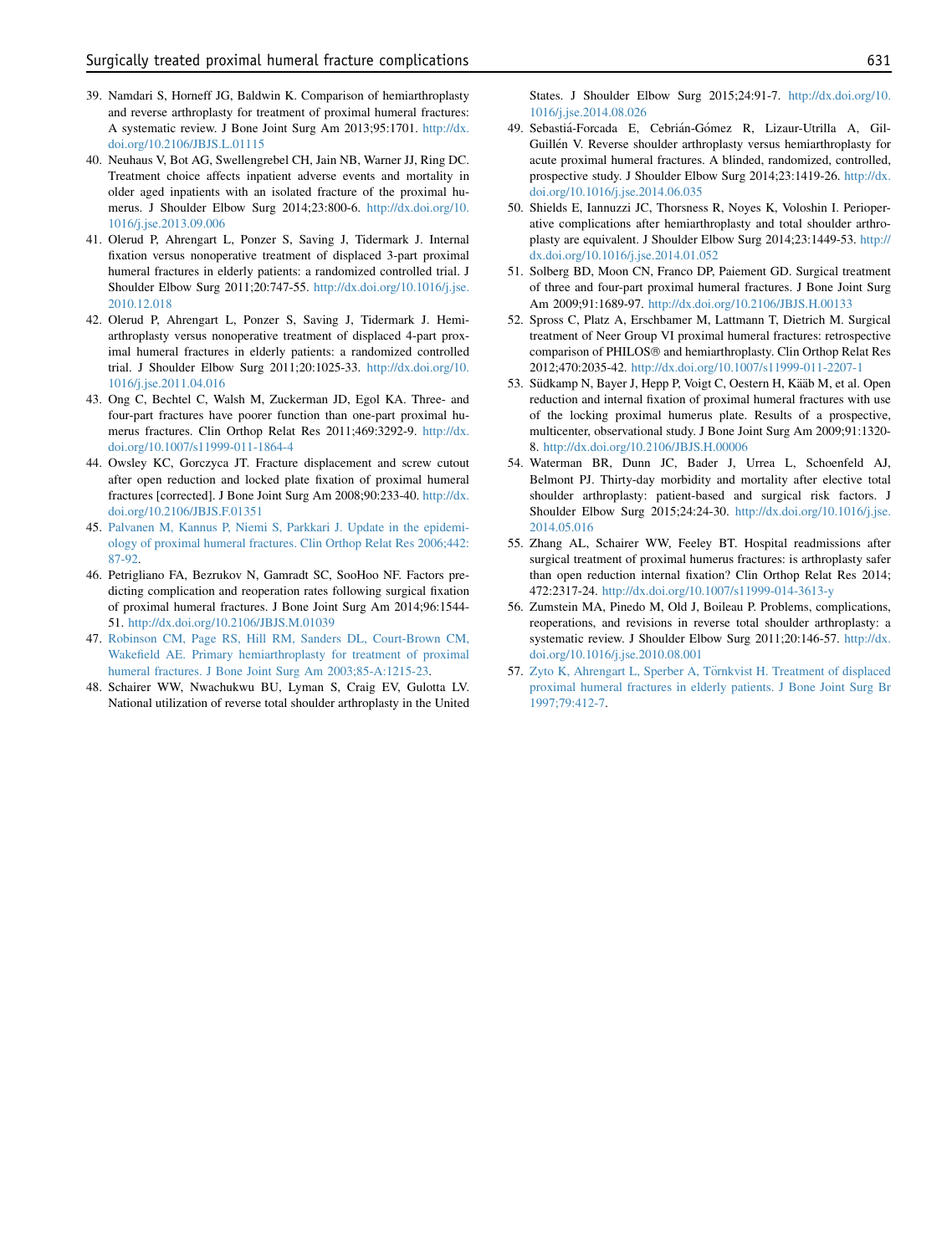| <b>Supplementary Table I</b> |          | Demographic comparison of patients undergoing ORIF, HA, and TSA/RSA for proximal humeral fractures |              |           |            |  |  |  |
|------------------------------|----------|----------------------------------------------------------------------------------------------------|--------------|-----------|------------|--|--|--|
| Variable                     | ORIF (%) | HA (%)                                                                                             | TSA/RTSA (%) | Total (%) | $P$ value* |  |  |  |
| Sex                          |          |                                                                                                    |              |           |            |  |  |  |
| Female                       | 70.4     | 76.9                                                                                               | 83.2         | 72.8      | .001       |  |  |  |
| Male                         | 29.6     | 23.1                                                                                               | 16.8         | 27.2      |            |  |  |  |
| Age                          |          |                                                                                                    |              |           |            |  |  |  |
| $<$ 30 y                     | 2.7      | 0.3                                                                                                | 0.0          | 2.0       | < .001     |  |  |  |
| $30 - 60 y$                  | 38.6     | 15.2                                                                                               | 9.8          | 31.4      |            |  |  |  |
| $>60 y$                      | 58.7     | 84.5                                                                                               | 90.2         | 66.6      |            |  |  |  |
| Race                         |          |                                                                                                    |              |           |            |  |  |  |
| Asian                        | 2.1      | 1.3                                                                                                | 2.5          | 1.9       | .885       |  |  |  |
| <b>Black</b>                 | 3.7      | 3.5                                                                                                | 2.5          | 3.6       |            |  |  |  |
| Hispanic                     | 6.5      | 6.7                                                                                                | 7.4          | 6.6       |            |  |  |  |
| Native American              | 0.5      | 1.1                                                                                                | $0.0\,$      | 0.6       |            |  |  |  |
| White                        | 87.1     | 87.5                                                                                               | 87.6         | 87.2      |            |  |  |  |
| Functional status            |          |                                                                                                    |              |           |            |  |  |  |
| Dependent                    | 9.4      | 12.9                                                                                               | 10.4         | 10.3      | .136       |  |  |  |
| Independent                  | 90.6     | 87.1                                                                                               | 89.6         | 89.7      |            |  |  |  |
| Smoking                      | 20.9     | 14.1                                                                                               | 9.6          | 18.6      | < .001     |  |  |  |
| Alcohol                      | 5.3      | 7.7                                                                                                | $0.0\,$      | 5.6       | .097       |  |  |  |
|                              | $6.0\,$  | 7.9                                                                                                |              |           |            |  |  |  |
| Dyspnea                      | 6.3      | 6.9                                                                                                | 11.2<br>9.6  | 6.8       | .055       |  |  |  |
| <b>COPD</b><br><b>CHF</b>    |          |                                                                                                    |              | 6.6       | .347       |  |  |  |
|                              | 1.2      | $1.0$                                                                                              | 1.6          | 1.2       | .854       |  |  |  |
| History of MI                | 0.2      | 0.0                                                                                                | 6.3          | 0.5       | < .001     |  |  |  |
| Hypertension                 | 50.1     | 66.3                                                                                               | 73.6         | 55.5      | < .001     |  |  |  |
| Dialysis                     | 0.8      | $0.0\,$                                                                                            | 2.4          | 0.7       | .019       |  |  |  |
| History of TIA               | 3.1      | 7.7                                                                                                | 2.1          | 4.2       | .016       |  |  |  |
| Stroke                       | 2.7      | 1.5                                                                                                | 6.3          | 2.7       | .188       |  |  |  |
| Steroid use                  | 3.8      | 4.2                                                                                                | 7.2          | 4.1       | .19        |  |  |  |
| Diabetes                     | 18.4     | 22.3                                                                                               | 27.2         | 19.9      | .024       |  |  |  |
| ASA class                    |          |                                                                                                    |              |           |            |  |  |  |
| $\mathbf{1}$                 | 6.6      | 2.2                                                                                                | $0.0\,$      | 5.1       | < .001     |  |  |  |
| $\sqrt{2}$                   | 44.1     | 36.2                                                                                               | 34.4         | 41.6      |            |  |  |  |
| $\mathsf 3$                  | 43.1     | 55.1                                                                                               | 57.6         | 46.8      |            |  |  |  |
| $\overline{4}$               | 6.3      | 6.5                                                                                                | 8.0          | 6.4       |            |  |  |  |
| BMI                          |          |                                                                                                    |              |           |            |  |  |  |
| $<$ 18.5 kg/m <sup>2</sup>   | 2.7      | 1.8                                                                                                | 1.6          | 2.4       | .091       |  |  |  |
| 18.5-25 kg/m <sup>2</sup>    | 31.6     | 24.3                                                                                               | 25.2         | 29.5      |            |  |  |  |
| 25-30 kg/m <sup>2</sup>      | 27.6     | 30.2                                                                                               | 31.7         | 28.5      |            |  |  |  |
| $>$ 30 kg/m <sup>2</sup>     | 38.2     | 43.7                                                                                               | 41.5         | 39.7      |            |  |  |  |
| Admission status             |          |                                                                                                    |              |           |            |  |  |  |
| Inpatient                    | 67.0     | 90.3                                                                                               | 96.0         | 74.3      | < .001     |  |  |  |
| Outpatient                   | 33.0     | 9.7                                                                                                | 4.0          | 25.7      |            |  |  |  |
| Discharge destination        |          |                                                                                                    |              |           |            |  |  |  |
| Acute rehab                  | 4.3      | 8.3                                                                                                | 16.0         | $6.0\,$   | < .001     |  |  |  |
| Home                         | 81.8     | 69.6                                                                                               | 55.3         | 77.3      |            |  |  |  |
| Skilled nursing              | 13.9     | 21.9                                                                                               | 28.7         | 16.6      |            |  |  |  |
| Resident involvement         |          |                                                                                                    |              |           |            |  |  |  |
| Yes                          | 32.5     | 23.7                                                                                               | 41.7         | 30.9      | .01        |  |  |  |
| No                           | 67.5     | 76.3                                                                                               | 58.3         | 69.1      |            |  |  |  |
| Operative time               |          |                                                                                                    |              |           |            |  |  |  |
| $<$ 90 min                   | 38.4     | 22.0                                                                                               | 16.8         | 33.2      | < .001     |  |  |  |
| $>90$ min                    | 61.6     | 78.0                                                                                               | 83.2         | 66.8      |            |  |  |  |

ASA, American Society of Anesthesiologists; BMI, body mass index; CHF, congestive heart failure; COPD, chronic obstructive pulmonary disease; HA, hemiarthroplasty; MI, myocardial infarction; ORIF, open reduction and internal fixation; TIA, transient ischemic attack; TSA/RTSA, total shoulder arthroplasty/reverse total shoulder arthroplasty.

\* Values in bold are statistically significant ( $P < .05$ ).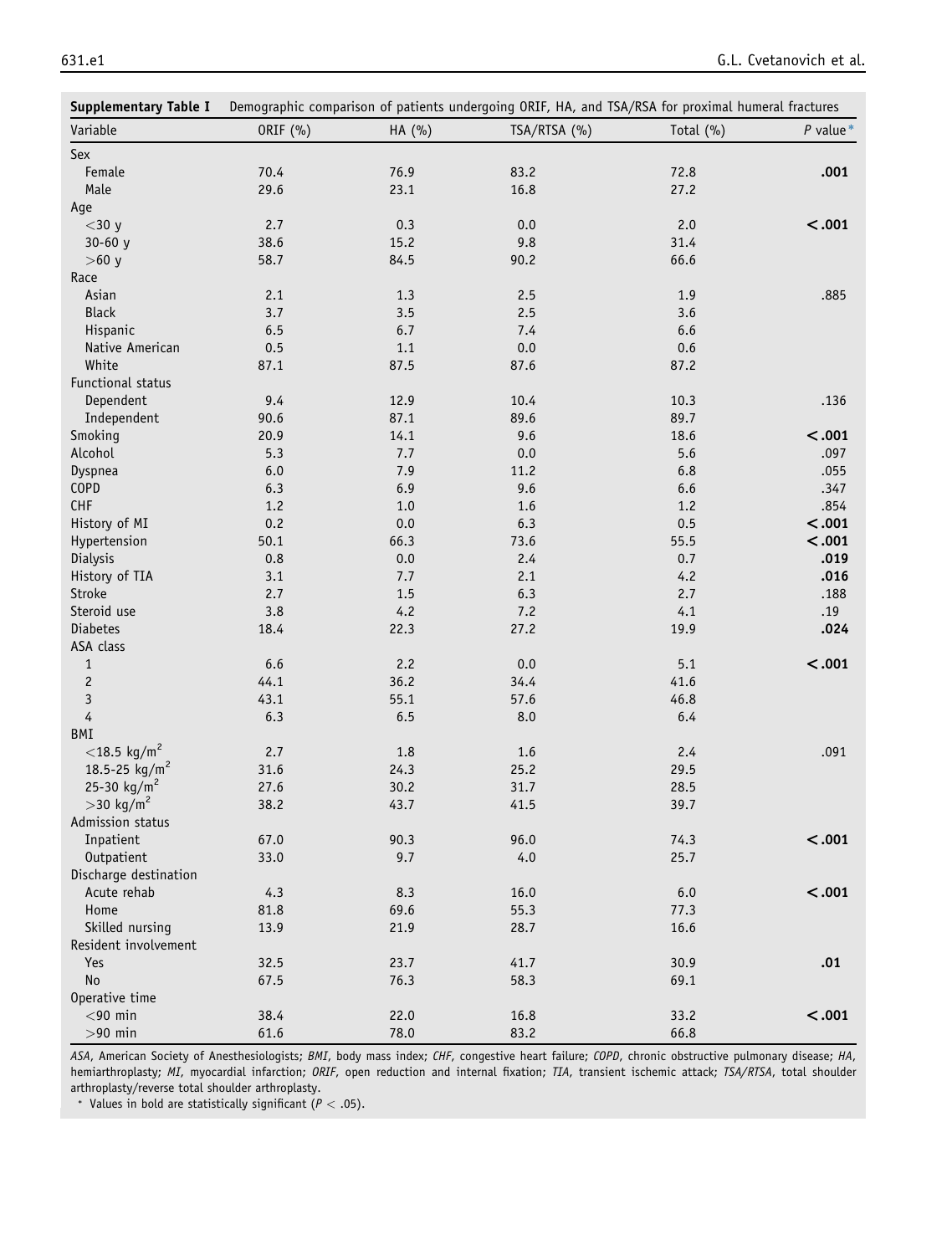Supplementary Table II Major, minor, and overall complications for open reduction and internal fixation, hemiarthroplasty, and total shoulder arthroplasty/reverse total shoulder arthroplasty

| Complication                             | <b>ORIF</b>    |      | HA                      |      | TSA/RTSA       |      | $P$ value* |
|------------------------------------------|----------------|------|-------------------------|------|----------------|------|------------|
|                                          | No.            | $\%$ | No.                     | $\%$ | No.            | $\%$ |            |
| Major                                    |                |      |                         |      |                |      |            |
| Deep infection                           | 5              | 0.4  | $\mathbf{1}$            | 0.2  | $\mathbf 0$    | 0.0  | .432       |
| Sepsis                                   | 4              | 0.3  | $\mathbf 0$             | 0.0  | $\mathbf{1}$   | 0.8  | .299       |
| Septic shock                             | 4              | 0.3  | $\mathbf{0}$            | 0.0  | $\mathbf 0$    | 0.0  | .432       |
| Dehiscence                               | $\mathbf 0$    | 0.0  | $\mathbf 0$             | 0.0  | $\mathbf 0$    | 0.0  |            |
| Pulmonary embolism                       | 4              | 0.3  | $\mathsf 3$             | 0.7  | $\mathbf{1}$   | 0.8  | .444       |
| Ventilator for<br>$>48$ hours            | 6              | 0.5  | $\mathbf{1}$            | 0.2  | $\mathbf{1}$   | 0.8  | .693       |
| Unplanned intubation                     | 6              | 0.5  | $\mathbf{2}$            | 0.5  | $\mathbf{1}$   | 0.8  | .887       |
| Acute renal failure                      | $\mathbf{2}$   | 0.2  | $\pmb{0}$               | 0.0  | $\mathbf 0$    | 0.0  | .657       |
| Cardiac arrest                           | $\overline{c}$ | 0.2  | $\mathbf{0}$            | 0.0  | $\mathbf{1}$   | 0.8  | .159       |
| Myocardial infarction                    | 0              | 0.0  | 0                       | 0.0  | $\mathbf 0$    | 0.0  |            |
| Cerebrovascular<br>accident              | $\overline{c}$ | 0.2  | $\overline{c}$          | 0.5  | $\mathbf 0$    | 0.0  | .395       |
| Coma                                     | $\mathbf{0}$   | 0.0  | $\mathbf 0$             | 0.0  | $\mathbf 0$    | 0.0  |            |
| Return to the OR                         | 23             | 1.8  | 8                       | 2.0  | $\mathbf{1}$   | 0.8  | .674       |
| Total major (including<br>death)         | 51             | 4.0  | 18                      | 4.5  | $\overline{7}$ | 5.6  | .691       |
| Minor                                    |                |      |                         |      |                |      |            |
| Superficial infection                    | 3              | 0.2  | 3                       | 0.7  | $\mathbf{1}$   | 0.8  | .275       |
| Pneumonia                                | 11             | 0.9  | $\mathbf{3}$            | 0.7  | $\mathbf{1}$   | 0.8  | .969       |
| Urinary tract infection                  | 14             | 1.1  | $\overline{7}$          | 1.7  | $\mathbf 0$    | 0.0  | .27        |
| Deep venous<br>thrombosis                | 8              | 0.6  | $\mathbf{1}$            | 0.2  | $\mathbf 0$    | 0.0  | .451       |
| <b>Bleeding requiring</b><br>transfusion | 101            | 8.0  | 63                      | 15.6 | 25             | 20.0 | < .001     |
| Peripheral nerve injury                  | 4              | 0.3  | $\pmb{0}$               | 0.0  | $\mathbf 0$    | 0.0  | .432       |
| Renal Insufficiency                      | $\overline{c}$ | 0.2  | $\mathbf{1}$            | 0.2  | $\mathbf{0}$   | 0.0  | .831       |
| Total minor                              | 128            | 10.1 | 74                      | 18.3 | 26             | 20.8 | < .001     |
| Death                                    | 12             | 1.0  | $\overline{\mathbf{3}}$ | 0.7  | 3              | 2.4  | .251       |
| Overall complication                     | 164            | 13.0 | 89                      | 22.0 | 29             | 23.2 | < .001     |

HA, hemiarthroplasty; OR, operating room; ORIF, open reduction with internal fixation; TSA/RTSA, total shoulder arthroplasty/reverse total shoulder arthroplasty.

\* Values in bold are statistically significant ( $P < .05$ ).